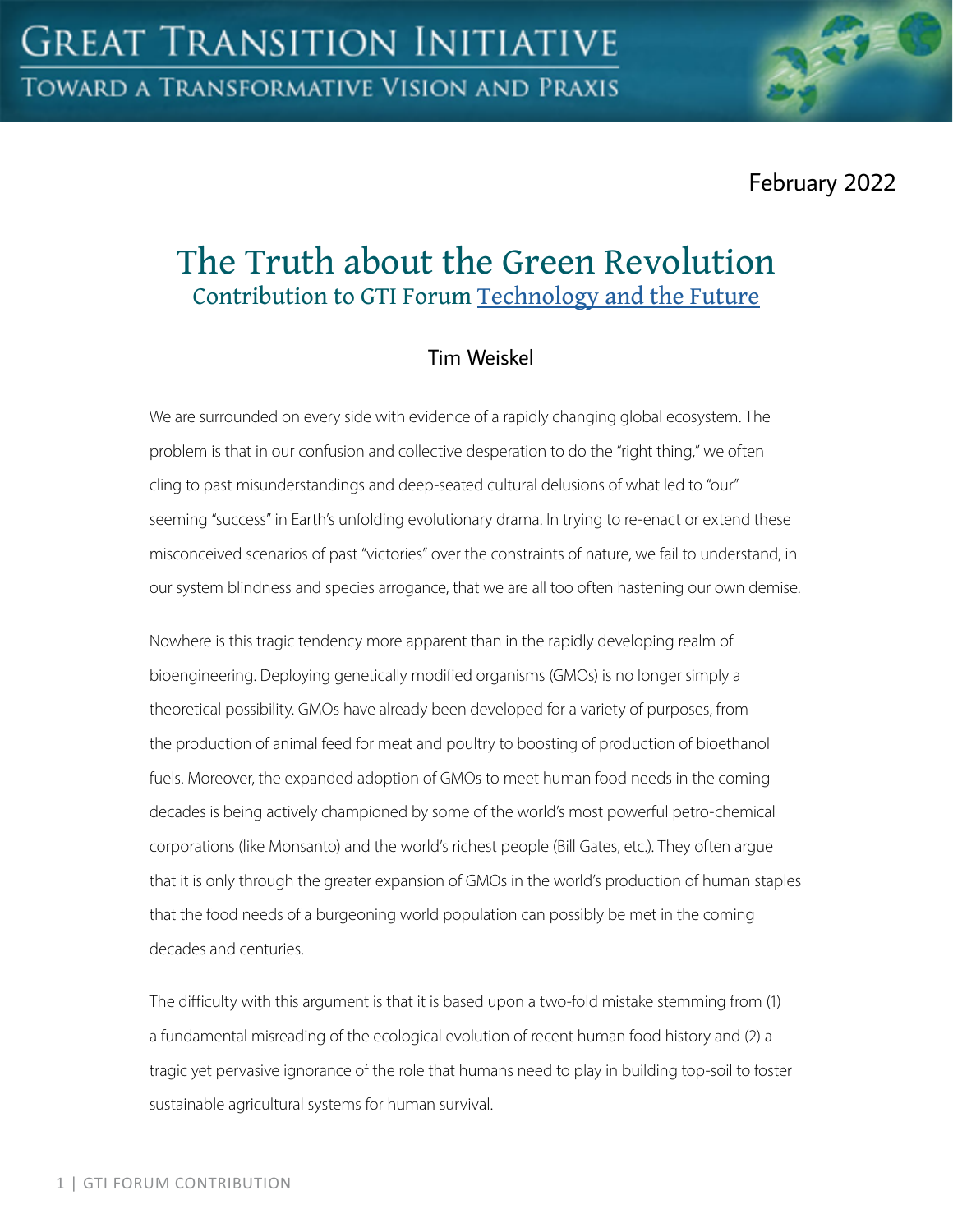Humans will depend on soil—not oil—for a sustainable food future system. Many institutions and a vast majority of individuals will need to understand the importance of this fundamental fact very quickly.

In the very near future, principles of sustainable agriculture will need to govern food production systems all over the world. There is no such thing as a post-agricultural civilization. Nor will there ever be. Humans do not photosynthesize. We cannot. We depend as an entire species on the photosynthesis accomplished by other organisms whose characteristics and requirements now determine our future.

We cannot transcend this circumstance through the further application of engineering technology. Our lives depend upon the lives of countless other species in a complex and continuously evolving ecosystem fueled by solar energy. It is time we pay attention to how we can provide for these other species with a sustainable supply of their requirements if we wish to survive.

The reason why we have failed to see this as our task is that we have fundamentally misunderstood the dazzling accomplishments of the so called "Green Revolution," spurred by the insights and achievements since the 1940s of Dr. Norman Borlaug and his followers. Through selective breeding techniques and the massive application of nitrogen fertilizers and petro-intensive pesticides, herbicides, and fungicides as well as the significant expansion of irrigation systems and motorized tractor power, Norman Borlaug and his associates were able to achieve remarkable increases in the yields of maize, rice, wheat, and other human food staples in the post-war years of the 1950s and 1960s. Governments around the world were impressed by these accomplishments and sought to acquire and implement this new technology. In 1970, Norman Borlaug was honored with the Nobel Peace Prize for his work as a global "hunger fighter."

Borlaug lived to age 95, and toward the end of his career, he became, with the support of Monsanto, an advocate for developing GMOs and their expanded introduction in human food systems. In this regard, he saw GMOs, or the "Gene Revolution," as a natural extension of his earlier work in the "Green Revolution."

Yet the global community now must confront some very sobering and challenging questions about the direction and sustainability of this technology for the future of human survival. While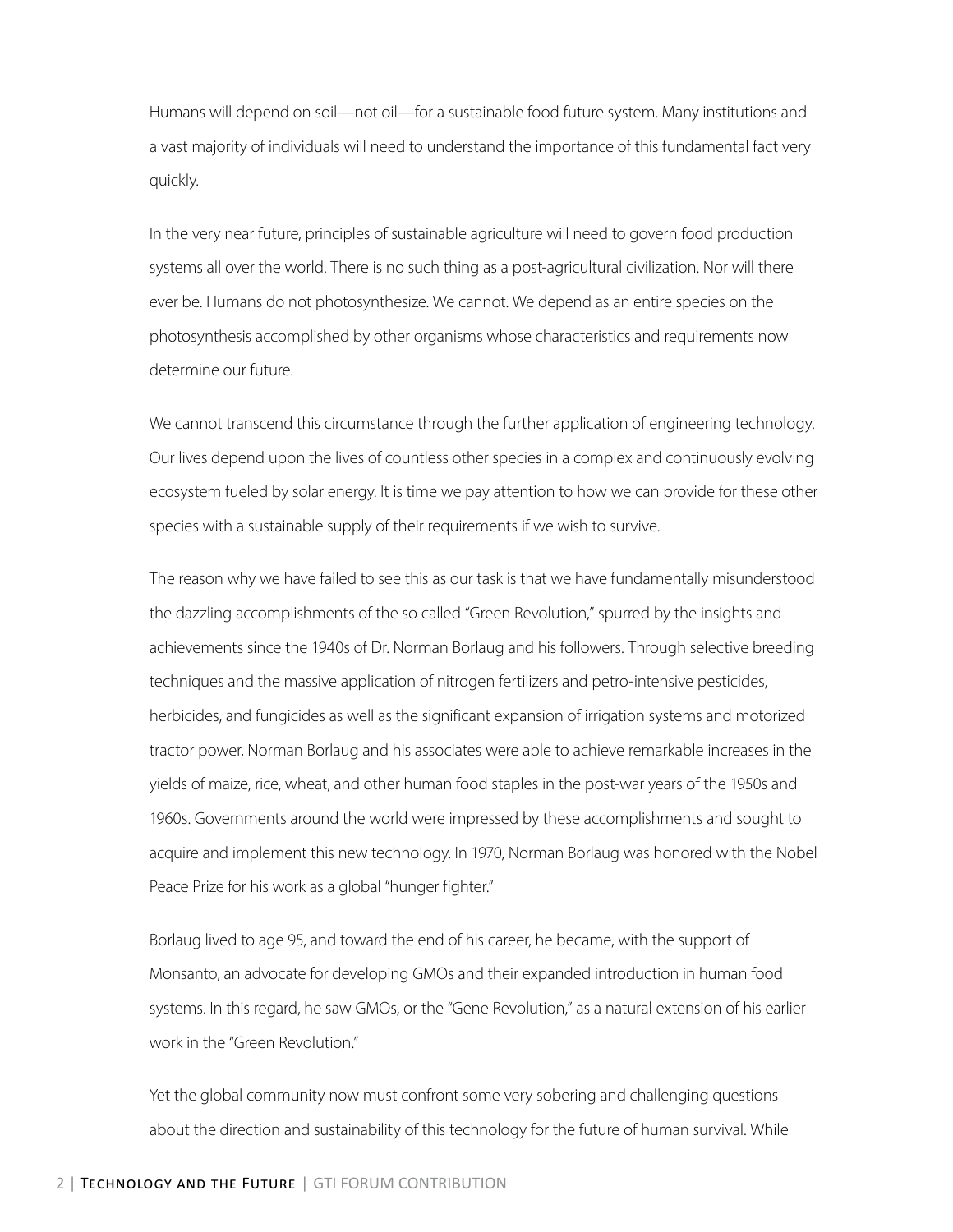in economic and political terms, the "Green Revolution" and its successor "Gene Revolution" have very clearly led to impressive short-run "success stories," in ecological terms these technological interventions in the structure and function of agricultural systems worldwide are now being recognized as part of a longer-term ecological disaster for a sustainable future.

The so-called "Green Revolution" was, in effect, a "black revolution," representing a massive transformation from solar-sustainable food systems toward an increasingly petro-subsidized system on a global scale. The impressive expansion of the "miracle crops" in the Green Revolution depended entirely upon the increased use of non-renewable fossil fuels for the development of the fertilizer, the pesticides, the herbicides, the expanded use of tractor power, and the construction of water management systems and pumping for the irrigation of vast tracks of land. In addition, the rapidly evolving system increasingly involved the development of post-harvest crop storage, preservation, long-distance bulk transport, and preparation systems, all of which expended the further combustion of fossil fuels.

The result is that in a remarkably short period of human history, the world's agricultural systems have been transformed from being net energy capturing systems to becoming instead "energy sinks." That is, they have become systems wherein more energy was expended in the sum total of the steps involved in delivering food to humans than is currently "captured" by the photosynthesis itself. Briefly put, the energy expended in our current world food system is greater than the energy captured in the photosynthetic process itself. Indeed, out of every 10 Kilocalories represented in the food consumed by humans, 9 were supplied by fossil-fuel subsidies.<sup>1</sup>

The path for moving beyond the "energy sink" of our increasingly precarious global food system is already known. The lifelong work of Herman Daly on steady-state economics and his insights on "economics for a full world" has provided the fundamental insights for how we need now to proceed.2

In ecological terms, practical models for creating solar-sustainable agricultural and food systems are becoming more accessible. The predictable opposition to these much-needed transformations has been clearly signaled in the cumulative work of Frances Moore Lappé and Anna Lappé and other analyses of agribusiness corporations.<sup>3</sup> On an international level, the cumulative work of Dr. Vandana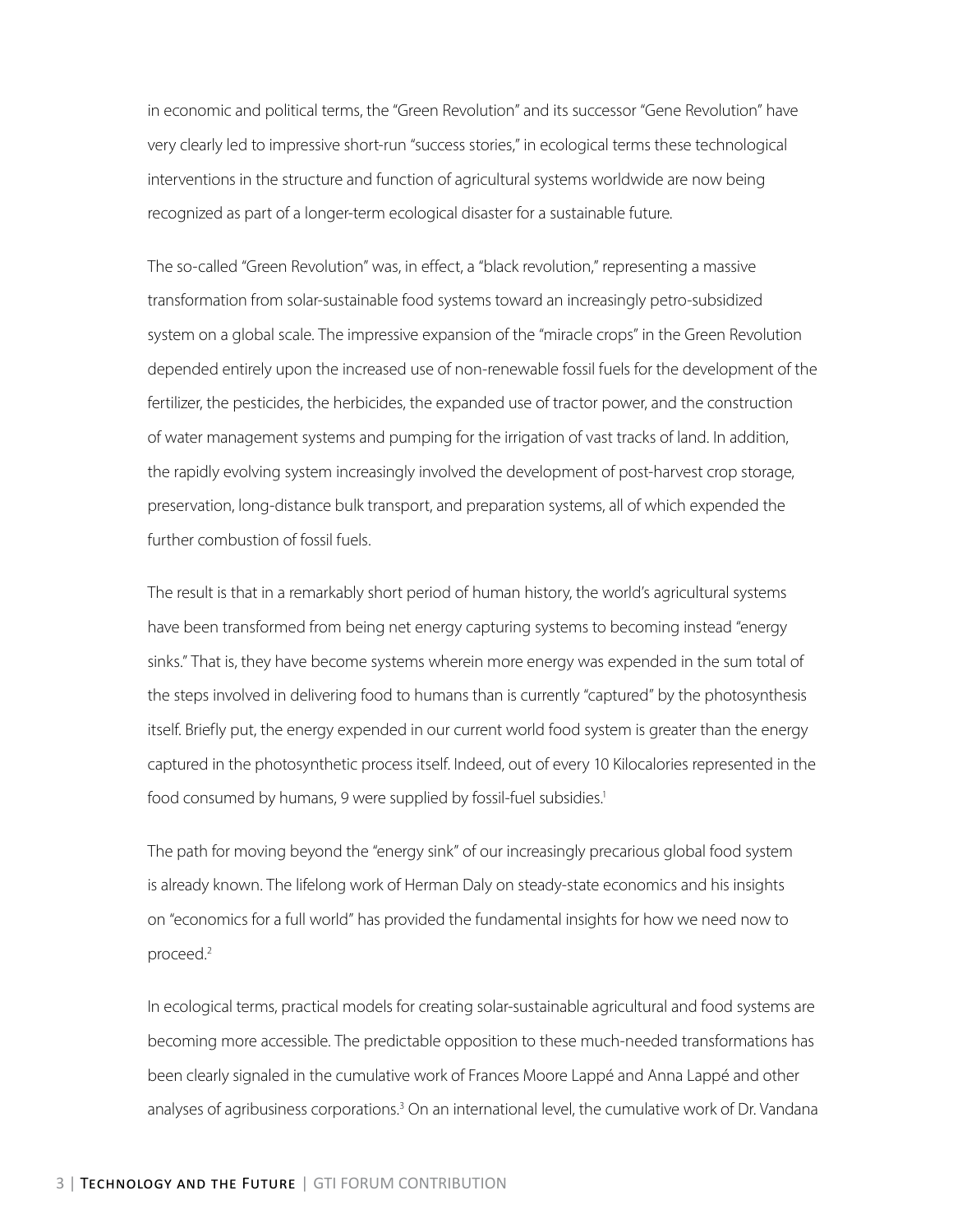Shiva on "Soil Not Oil" and the recent victory of the Indian Farmers' Movement deserve extended attention as the human community devises new strategies for survival.<sup>4</sup>

In principle, bioengineering technologies could be deployed to create GMOs that would restore and enrich natural soil fertility and promote water conservation, but the corporations that own the patents on GMOs are more likely to be motivated by the short-term profits to be made of expanding immediate human food supplies in the Borlaug tradition. This will not be a survivable direction in the long run.

Our main problem is *not* one of "running out" of fossil fuels. The problem instead is not being able to adjust human agricultural practices and institutions fast enough to anticipate changes in temperature, drought, and flood conditions while accommodating the devastation wrought by extreme and unpredictable weather events. All of this needs to be accomplished at the same time that we need to move agriculture beyond its global fossil-fuel addiction toward a solar-based sustainable food system. The reason is simply this: by definition, a global food system dependent upon non-renewable energy supplies will, over time, simply not be renewed.

#### **Endnotes**

1. Tim Weiskel, "The 'Green Revolution' Its Essence, Achievements & Aftermath," *Transition Studies*, [https://](https://environmentaljusticetv.wordpress.com/the-green-revolution-essence-achievements-aftermath/) [environmentaljusticetv.wordpress.com/the-green-revolution-essence-achievements-aftermath/](https://environmentaljusticetv.wordpress.com/the-green-revolution-essence-achievements-aftermath/); Richard Manning, *Against the Grain: How Agriculture Has Hijacked Civilization* (North Point Press, 2005).

2. Herman Daly, "Economics for a Full World," *Great Transition Initiative* (June 2015), [https://greattransition.org/](https://greattransition.org/publication/economics-for-a-full-world) [publication/economics-for-a-full-world](https://greattransition.org/publication/economics-for-a-full-world).

3. Frances Moore Lappé, "Farming for a Small Planet: Agroecology Now," *Great Transition Initiative* (April 2016), [https://greattransition.org/publication/farming-for-a-small-planet.](https://greattransition.org/publication/farming-for-a-small-planet) See also the work of Food MythBusters at [https://realfoodmedia.org/programs/food-mythbusters/.](https://realfoodmedia.org/programs/food-mythbusters/)

4. Learn more about the Soil Not Oil coalition at <https://soilnotoilcoalition.org/>. See also Joseph Mercola, "Vandana Shiva: Bill Gates Empires 'Must Be Dismantled,'" *Regeneration International*, April 5, 2021, [https://](https://regenerationinternational.org/2021/04/05/vandana-shiva-bill-gates-empires-must-be-dismantled/) [regenerationinternational.org/2021/04/05/vandana-shiva-bill-gates-empires-must-be-dismantled/](https://regenerationinternational.org/2021/04/05/vandana-shiva-bill-gates-empires-must-be-dismantled/).